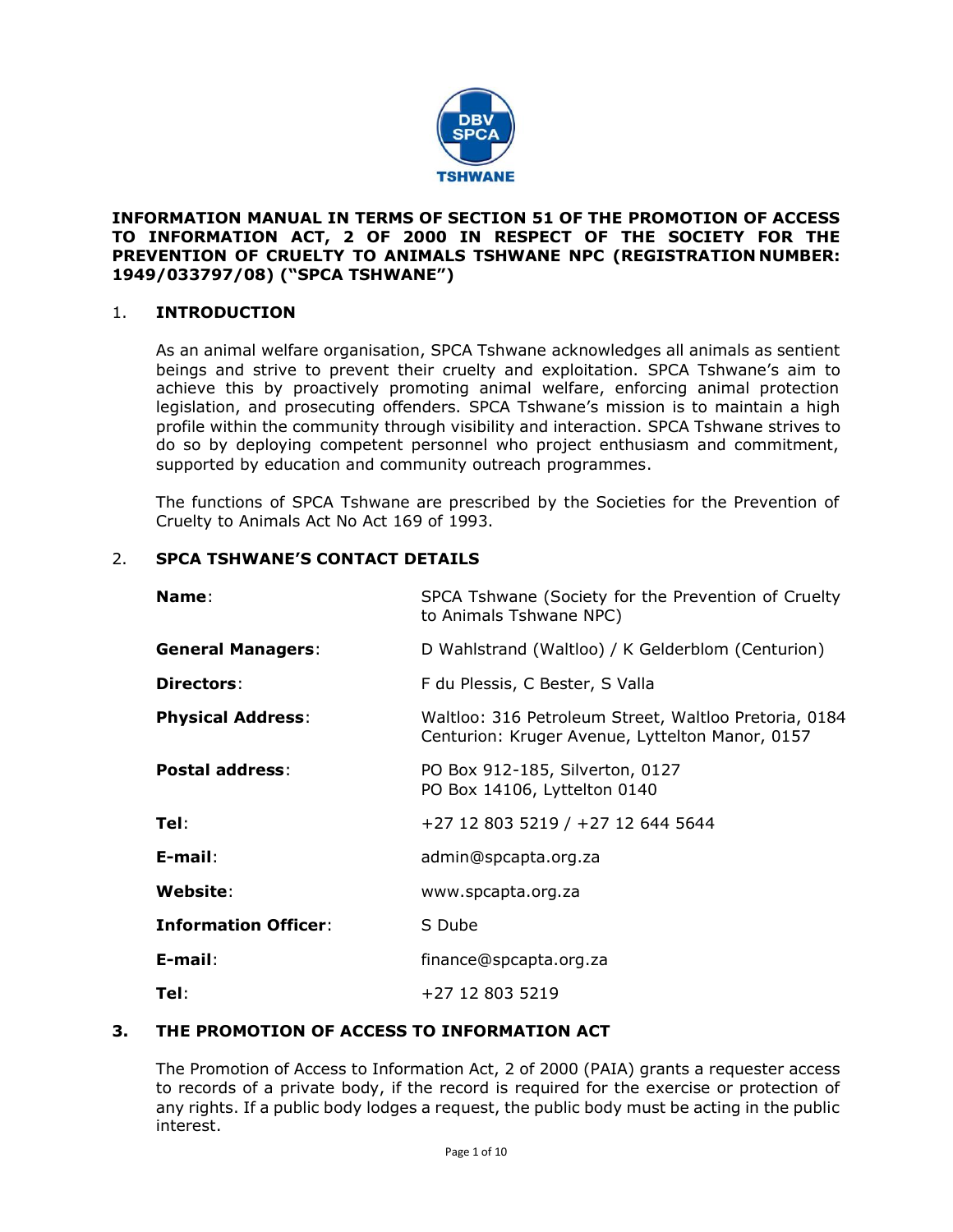Requests in terms of PAIA shall be made in accordance with the prescribed procedures, at the rates provided. The forms and tariff are dealt with in paragraphs 6 and 7 of PAIA.

Requesters are referred to the Guide in terms of Section 10 which has been compiled by the South African Human Rights Commission (SAHRC), which will contain information for the purposes of exercising Constitutional Rights. The Guide is available from the SAHRC.

### **The contact details of the Commission are:**

Postal Address: Private Bag 2700, Houghton, 2041 Tel:: +27-11-877 3600 Fax: +27-11-403 0625 Website: www.sahrc.org.za

## **4. PROTECTION OF PERSONAL INFORMATION ACT, 4 OF 2013 (POPIA)**

POPIA regulates and controls the processing, including the collection, use, and transfer of a person's personal information. In terms of POPIA, a person (Responsible Party) has a legal duty to collect, use, transfer and destroy (process) another's (Data Subject) personal information (Personal Information) in a lawful, legitimate and responsible manner and in accordance with the provisions and the 8 processing conditions set out under POPIA.

### *Reasons why SPCA Tshwane Processes Personal Information*

SPCA Tshwane does and will from time-to-time process Personal Information which belongs or is held by a Data Subject.

This processing is required by SPCA Tshwane to allow it to perform the following:

- to pursue its business objectives and strategies;
- to comply with a variety of obligations prescribed by legislation;
- to carry out actions for the conclusion and performance of a contract between SPCA Tshwane and Data Subjects;
- to put in place protective mechanisms to protect the Data Subject's and/or SPCA Tshwane's legitimate interests including the performance of risk assessments and risk profiles;
- to obtain as required by law or to protect the respective party's legitimate interests, Personal Information from a credit bureau or credit provider or credit association information about certain Data Subject's credit record, including personal information about any judgement or default history;
- to provide as required by law or to protect the respective party's legitimate interests Personal Information to credit bureaus, credit providers or credit associations, information about certain Data Subject's credit record, including Personal Information about any judgement or default history;
- for the purposes of making contact with the Data Subject and attending to the Data Subject's enquiries and requests;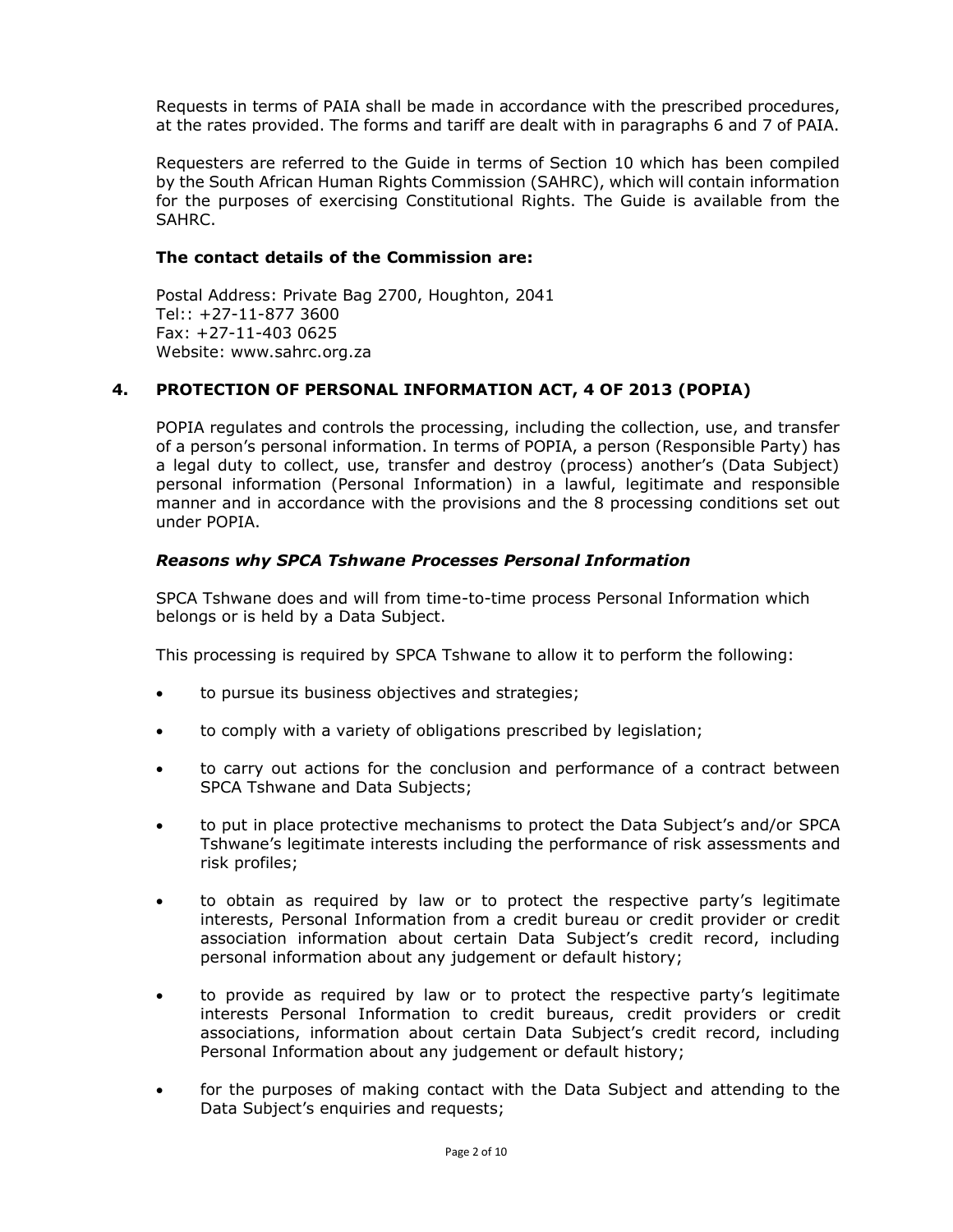- for the purpose of providing the Data Subject from time to time with information pertaining to SPCA Tshwane, their officers, employees, services and goods and other ad hoc business-related information;
- to pursue the Data Subject's and/or SPCA Tshwane's legitimate interests, or that of a third party to whom the Personal Information is supplied;
- for the purposes of providing, maintaining, and improving SPCA Tshwane's products and services, and to monitor and analyse various usage and activity trends pertaining thereto;
- for the purposes of performing internal operations, including the management of employees, employee wellness programs, the performance of all required human resources functions, customer services and enquiries, attending to all financial matters including budgeting, planning, invoicing, facilitating and making payments, making deliveries, sending receipts, and generally providing commercial support, where needed, requested or required; and
- for the purpose of preventing fraud and abuse of SPCA Tshwane's processes, systems, procedures and operations, including conducting internal and external investigations and disciplinary enquiries and hearings.

### *Storage and Retention and Destruction of Information*

SPCA Tshwane will ensure that the Data Subject's Personal Information is stored electronically in a data base, which, for operational reasons, will be accessible to various employees within SPCA Tshwane on a need to know and business basis, save that where appropriate, some of the Data Subject's Personal Information may be retained in hard copy.

All such Personal Information will be held and/or stored securely. In this regard SPCA Tshwane will ensure that it performs regular audits regarding the safety and the security of all Data Subject's Personal Information.

Once the Data Subject's Personal Information is no longer required due to the fact that the purpose for which the Personal Information was held has come to an end and expired, such Personal Information will be safely and securely archived for the required prescribed periods or longer should this be required by SPCA Tshwane. SPCA Tshwane thereafter will ensure that such Personal Information is permanently destroyed.

### *Access by Others and Cross Border Transfer*

SPCA Tshwane may from time to time have to disclose a Data Subject's Personal Information to other parties, including organs of state, other departments or subsidiaries, product or third-party service providers, regulators and or governmental officials, service providers and/or agents; however, such disclosure will always be subject to an agreement which will be concluded between SPCA Tshwane and the party to whom it is disclosing the Data Subject's Personal Information to, which contractually obliges the recipient of this Personal Information to comply with strict confidentiality and data security conditions. Where Personal Information and related data is transferred to a country which is situated outside the borders of South Africa, the Data Subject's Personal Information will only be transferred to those countries which have similar data privacy laws in place or where the recipient of the Personal Information is bound contractually to a no lesser set of obligations than those imposed by POPIA.

Where a Data Subject is desirous of obtaining details of the Personal Information which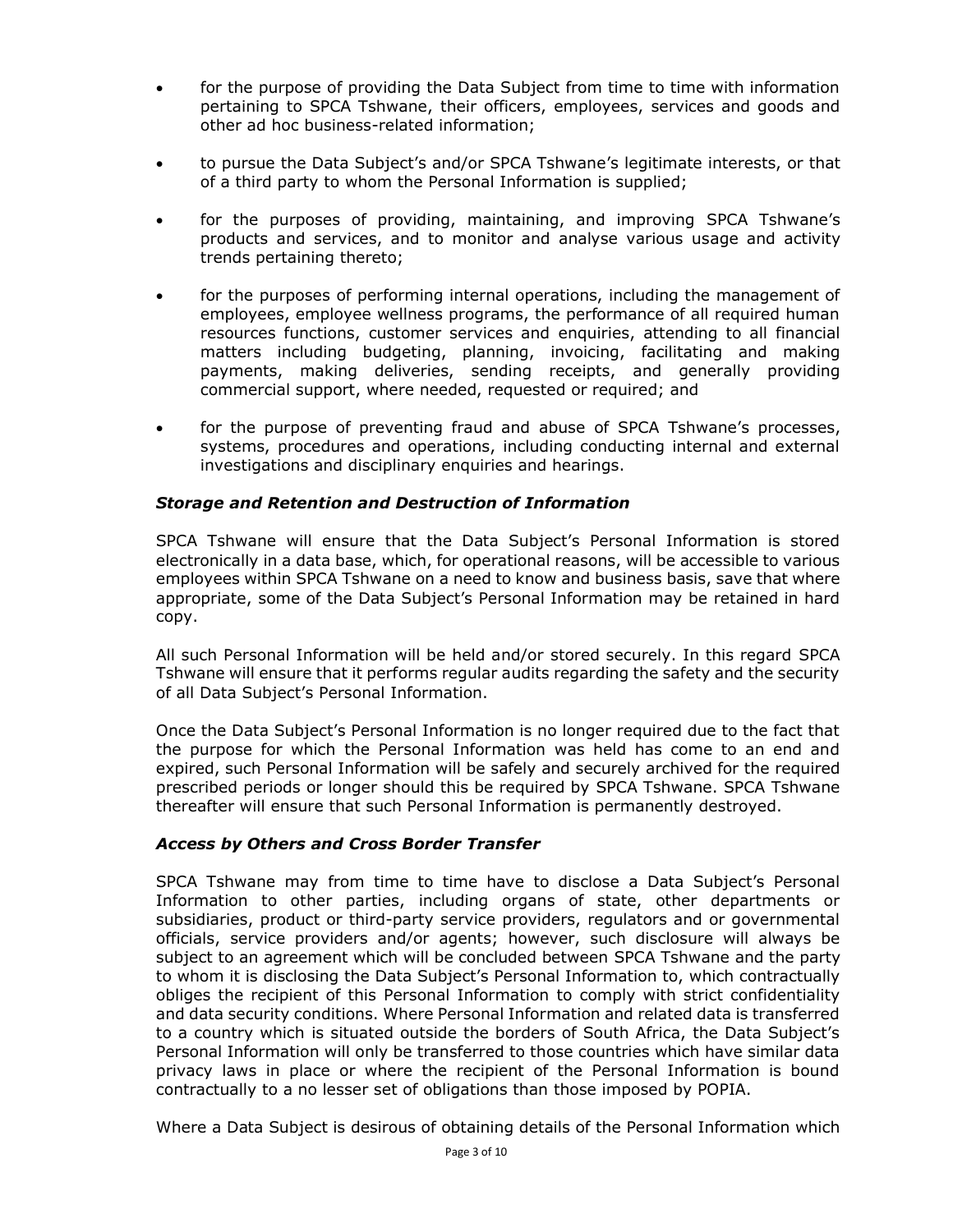SPCA Tshwane may hold and which pertains to such Data Subject, then it must make application to SPCA Tshwane in accordance with the provisions contained in this manual.

## **5. APPLICABLE LEGISLATION**

Legislation that is applicable to SPCA Tshwane includes (without limitation) the following:

- Basic Conditions of Employment Act, 75 of 1997;
- Broad-Based Black Economic Empowerment Act, 53 of 2003,
- Companies Act, 71 of 2008;
- Compensation for Occupational Injuries and Disease Act, 130 of 1993;
- Competition Act, 89 of 1998;
- Copyright Act, 98 of 1978;
- Employment Equity Act, 55 of 1998;
- Income Tax Act, 95 of 1967;
- Labour Relations Act, 66 of 1995;
- Occupational Health and Safety Act, 85 of 1993;
- Pension Funds Act, 24 of 1956;
- Promotion of Access to Information Act, 2 of 2000;
- Protection of Personal Information Act, 4 of 2013.
- Skills Development Act, 97 of 1998;
- The Societies for the Prevention of Cruelty to Animals Act, 169 of 1993
- Trademarks Act, 194 of 1993;
- Unemployment Insurance Act, 63 of 2001;
- Value Added Tax Act, 89 of 1991.

### **6. RECORDS THAT ARE AUTOMATICALLY AVAILABLE TO THE PUBLIC**

The following records are automatically available to any person requesting this information and it is therefore not necessary to apply for access thereto in terms of PAIA:

- SPCA Tshwane's audited annual financial statements and records or presentations published by SPCA Tshwane in the public docmain;
- All other information freely available on SPCA Tshwane's website: www.sacorporatefund.co.za.

Requests for the above-mentioned records may be sent to the email address provided under paragraph 2 (SPCA Tshwane's Contact Details) and copies are available for a fee as prescribed.

### **7. RECORDS HELD BY SPCA TSHWANE THAT ARE AVAILABLE ON REQUEST**

In terms of various regulatory and operational requirements of SPCA Tshwane, various records of SPCA Tshwane **are not automatically available** and any request for access to such information will be assessed in accordance with SPCA Tshwane's internal policies and legislative requirements. These records include, but are not limited to, the following:

### *Companies Act and Management Committee Records*

- Memorandum of Incorporation, Charters, Terms of Reference, Company Rules;
- Minutes of meetings of the Board of Directors, Management Committee and Committees of the Board or Management Committee;
- Minutes of meetings of members;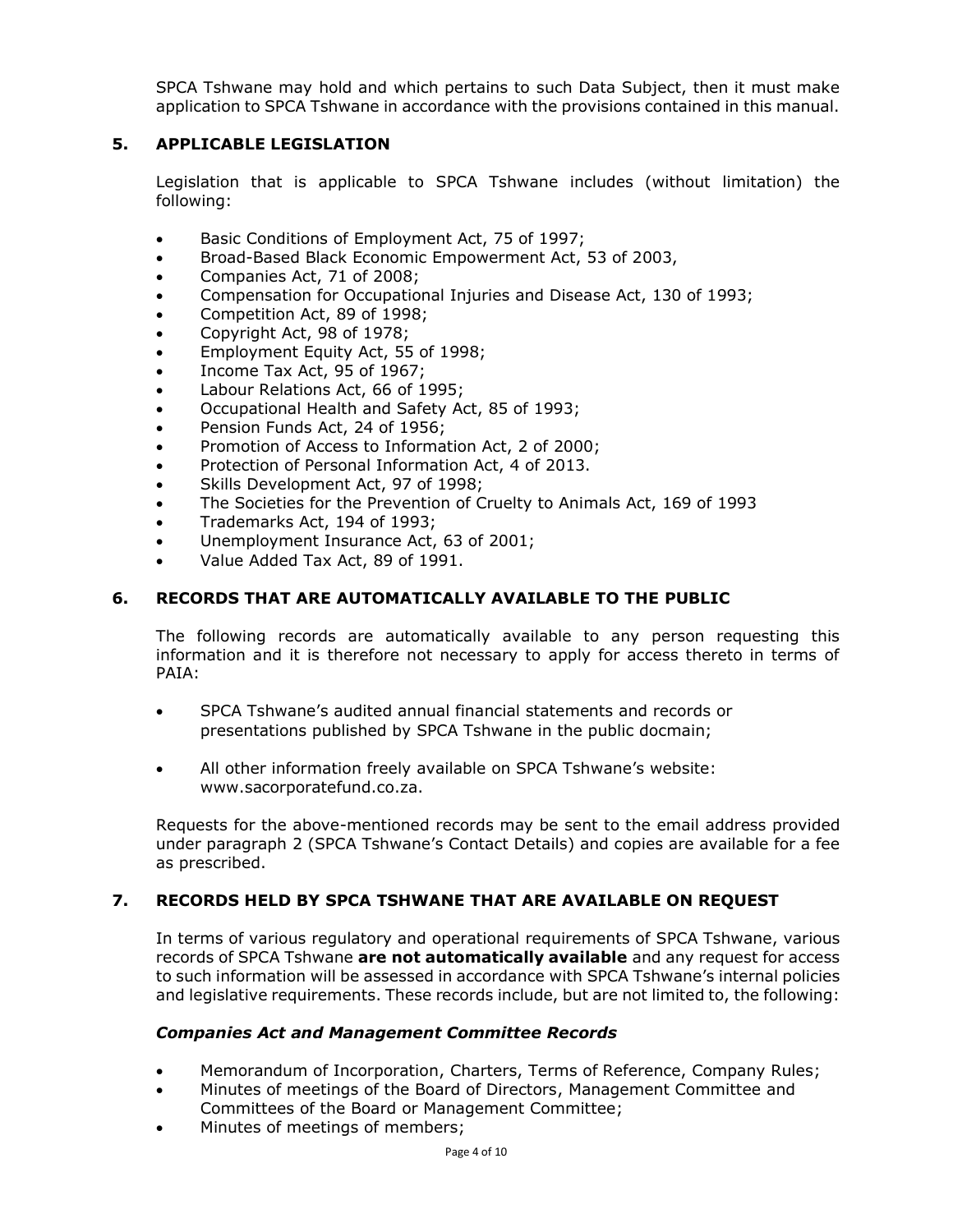- Records relating to the appointment of:
	- o Directors and Committee Members;
	- o Auditors;
	- o Secretary;
	- o Public Officer;
	- o Any other Officer.
- Member register and other statutory registers and/or records and/or documents;
- Statutory Returns.

### *Income Tax Records*

- PAYE Records:
- Regional Services Levies;
- Skills Development Levies;
- Unemployment Insurance Fund;
- Workmen's Compensation;
- Value Added Tax;
- Documents issued to employees for income tax purposes;
- Records of payments made to the South African Revenue Services;
- All or any statutory compliances.

### *Labour / Employment-related Records, and Records pertaining to the SPCA Tshwane's Inspectorate, Kennels, Adoptions and Clinics*

- Employment Contracts;
- Employee Records;
- Medical Aid Records;
- Pension Fund Records;
- Employment Equity Plan;
- Medical Aid Records;
- Disciplinary Records;
- Disciplinary Procedures;
- Salary Records;
- Leave Records;
- Training Manuals and Records;
- Internal Telephone Lists;
- Correspondence;
- Skills Development Plan;
- Inspectorate records, investigation records, reports and findings;
- Kennel records, admission forms, animal welfare reports;
- Adoption records and forms; and
- Clinic records, patient files, reports and findings.

### *Third-party Records*

• All records held by SPCA Tshwane in respect of third parties including, without limitation, financial or corporate information, contractual agreements and correspondence of whatever nature.

### *Personal Information*

• All Personal Information as defined under POPIA.

### *Other information*

• All other information not listed in paragraph 6 above, without limitation.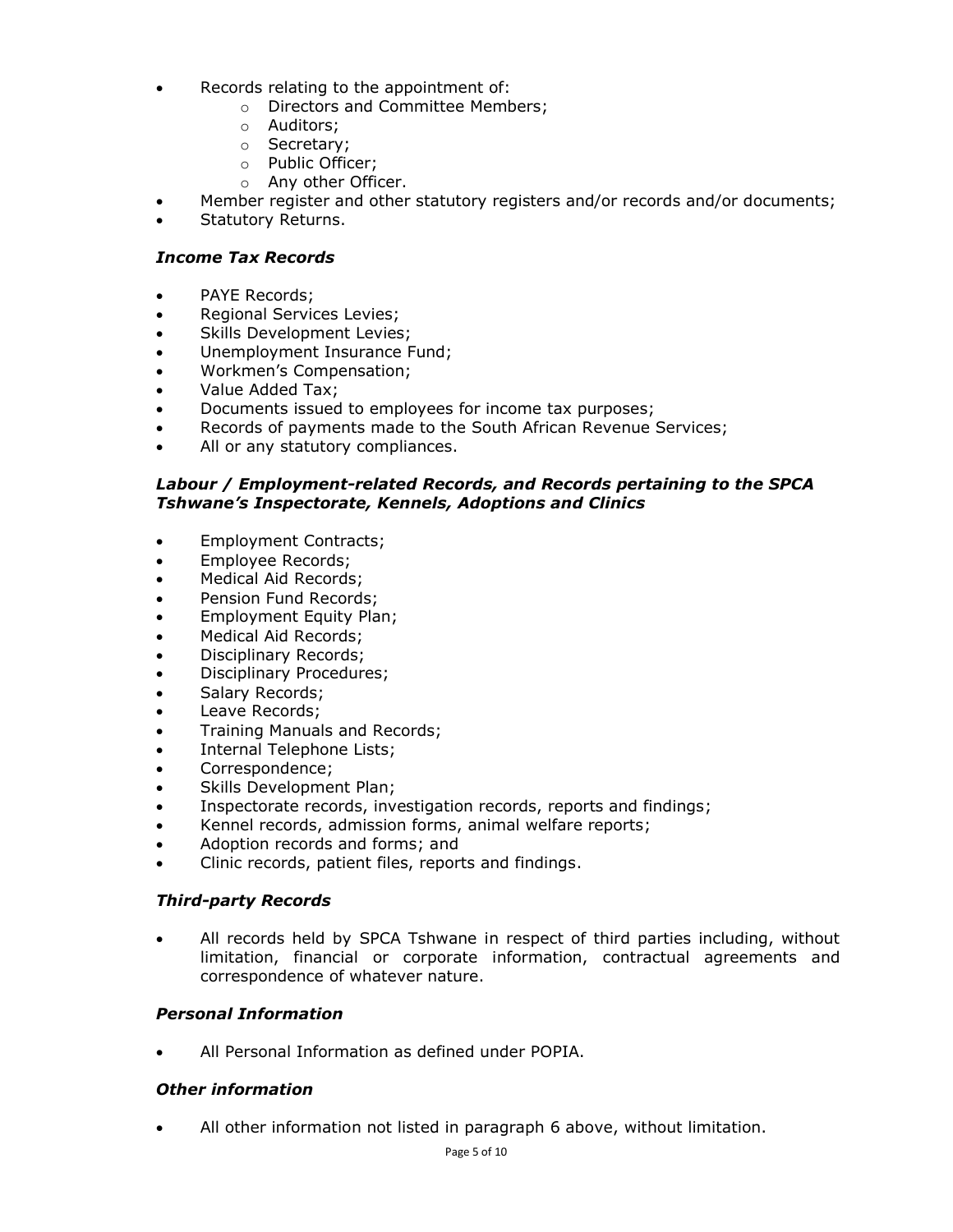# **8. PROCEDURE FOR REQUEST FOR ACCESS (SECTIONS 53 TO 57 AND 60 OF PAIA)**

- 8.1 It is important to note that the successful completion and submission of an access request form does not automatically allow the requester access to the requested record.
- 8.2 The requester must comply with all the procedural requirements as set out in PAIA relating to the request for access to a record.
- 8.3 The requester must complete the prescribed form enclosed herewith under Appendix 1 (Form C) and submit this form together with a request fee (if applicable) and a deposit (if applicable) to the Information Officer at the postal or physical address, facsimile number or electronic mail address referred to under paragraph 2 (SPCA Tshwane's Contact Details).
- 8.4 The prescribed form must contain sufficient particularity in order to enable the Information Officer to identify:-
	- the records requested;
	- the identity of the requester;
	- which form of access is required; and
	- the postal address, fax number or email address of the requester in the Republic of South Africa.
- 8.5 The requester must identify the right that the requester is seeking to protect or exercise.
- 8.6 The requester must provide an explanation of why the requested record is required for the exercise or protection of any right.
- 8.7 If in addition to a written reply, the requester must indicate if the requester wishes to be informed of the decision in respect of the request in any other manner i.e. by fax, email, hard copy etc.
- 8.8 If the request is made on behalf of another person, then the requester must submit proof of the capacity in terms of which the requester is making the request, to the reasonable satisfaction of the Information Officer.
- 8.9 Should an individual be unable to complete the prescribed form because of illiteracy, disability or any other reason, such individual must submit such request orally to the Information Officer.
- 8.10 The requester must pay the prescribed fee (if applicable) before any further processing can take place.

# **9. NOTIFICATION**

- 9.1 SPCA Tshwane will inform the requester within 30 (thirty) days after receipt of the request of its decision whether or not to grant the request.
- 9.2 The 30 (thirty) day period may be extended with a further period of not more than 30 (thirty) days if the request is for a large number of records or requires SPCA Tshwane to search through a large volume of records or the records are not kept at the offices of SPCA Tshwane.
- 9.3 SPCA Tshwane will notify the requester in writing should an extension be sought.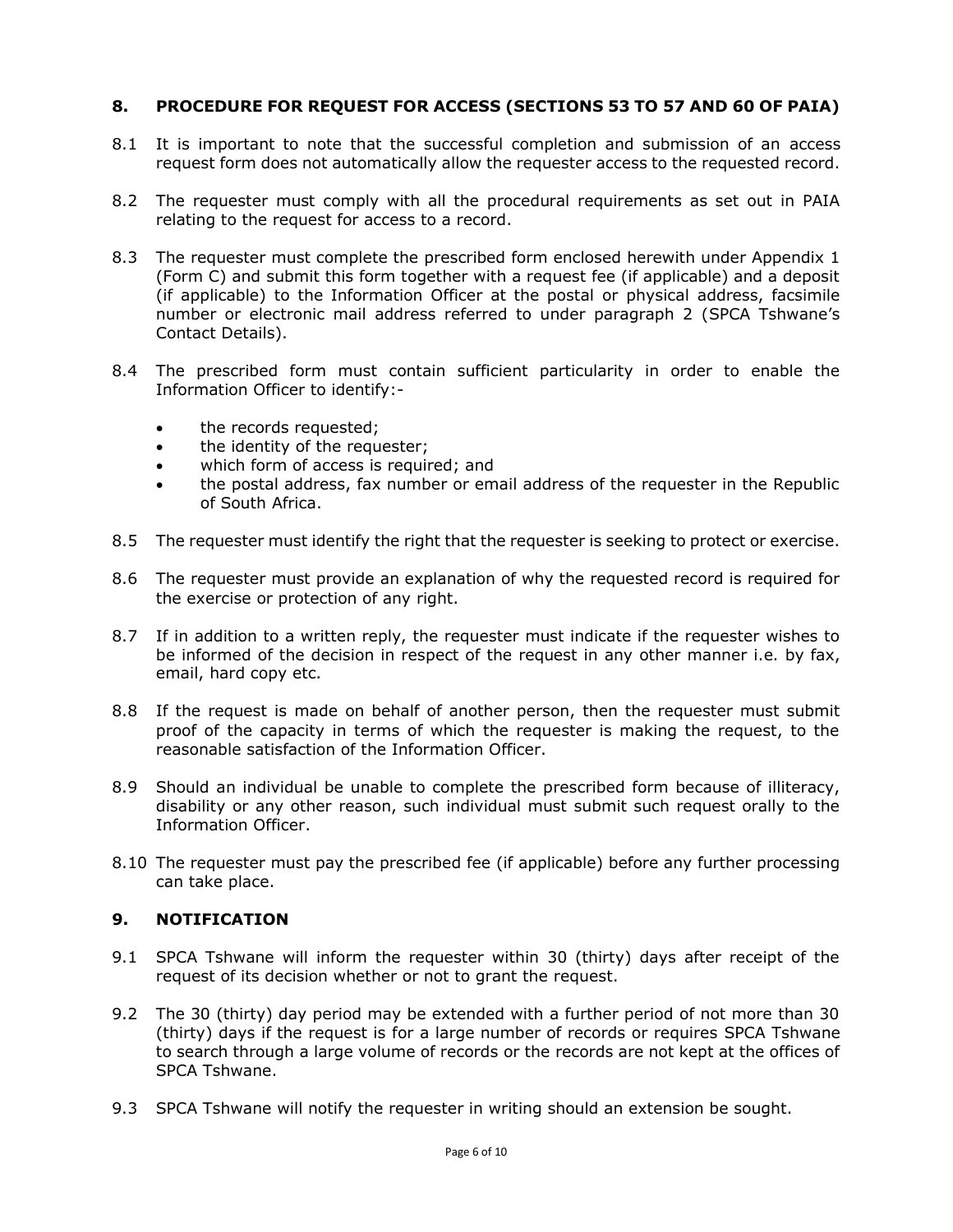9.4 If a record requested cannot be found, or does not exist, SPCA Tshwane shall, by means of an affidavit notify the requester thereof.

# **10. THE OUTCOME OF THE REQUEST**

- 10.1 If the request for access is granted, the notice must state that the access fee (if any) to be paid upon access, the form in which the access will be given and that the requester may lodge an application with a court against the access fee to be paid or the form of access granted, and the procedure for lodging the application.
- 10.2 If the request for access is refused, the notice must state adequate reasons for the refusal, including the provisions of PAIA relied on and it must state that the requester may lodge an application with a court against the refusal for the request, and the procedure (including the period) for lodging the application.

### **11. GROUNDS FOR REFUSAL OF ACCESS TO RECORDS (CHAPTER 4 OF PAIA)**

- 11.1 Subject to Sections 7 and 70 of the Act, the main grounds for SPCA Tshwane to refuse a request for information as contemplated in PAIA relates to the following:
- 11.2 Mandatory protection of the privacy of a third party who is a natural person, which would involve the unreasonable disclosure of personal information of that natural person;
- 11.3 Mandatory protection of commercial information of a third party as defined by PAIA, if the record contains:-
	- trade secrets of that third party;
	- financial, commercial, scientific or technical information which disclosure could likely cause harm to the financial or commercial interests of that third party; and
	- information disclosed in confidence by a third party to SPCA Tshwane, if the disclosure could put that third party at a disadvantage in negotiations or commercial competition;
- 11.4 Mandatory protection of confidential information if the disclosure would constitute a breach of a duty or confidence to a third party in terms of any agreement;
- 11.5 Mandatory protection of the safety of individuals and the protection of safety of property;
- 11.6 Mandatory protection of records which would be regarded as privileged in legal proceedings, unless the person so entitled to privilege waives the privilege;
- 11.7 The protection of the commercial activities of SPCA Tshwane, which includes:-
	- trade secrets of SPCA Tshwane;
	- financial, commercial, scientific or technical information which disclosure could likely cause harm to the financial or commercial interests of SPCA Tshwane; and
	- information which if disclosed could put SPCA Tshwane at a disadvantage in negotiations or commercial competition;
	- a computer program which is owned by SPCA Tshwane, and which is protected by copyright; and
	- the research information of SPCA Tshwane or a third party on behalf of SPCA Tshwane, if the disclosure would expose the third party, SPCA Tshwane or the researcher of the subject matter of the research to serious disadvantage.

# **12. REMEDIES AVAILABLE ON REFUSAL OF A REQUEST FOR INFORMATION**

12.1 SPCA Tshwane does not have an internal appeal procedure and as such, the decision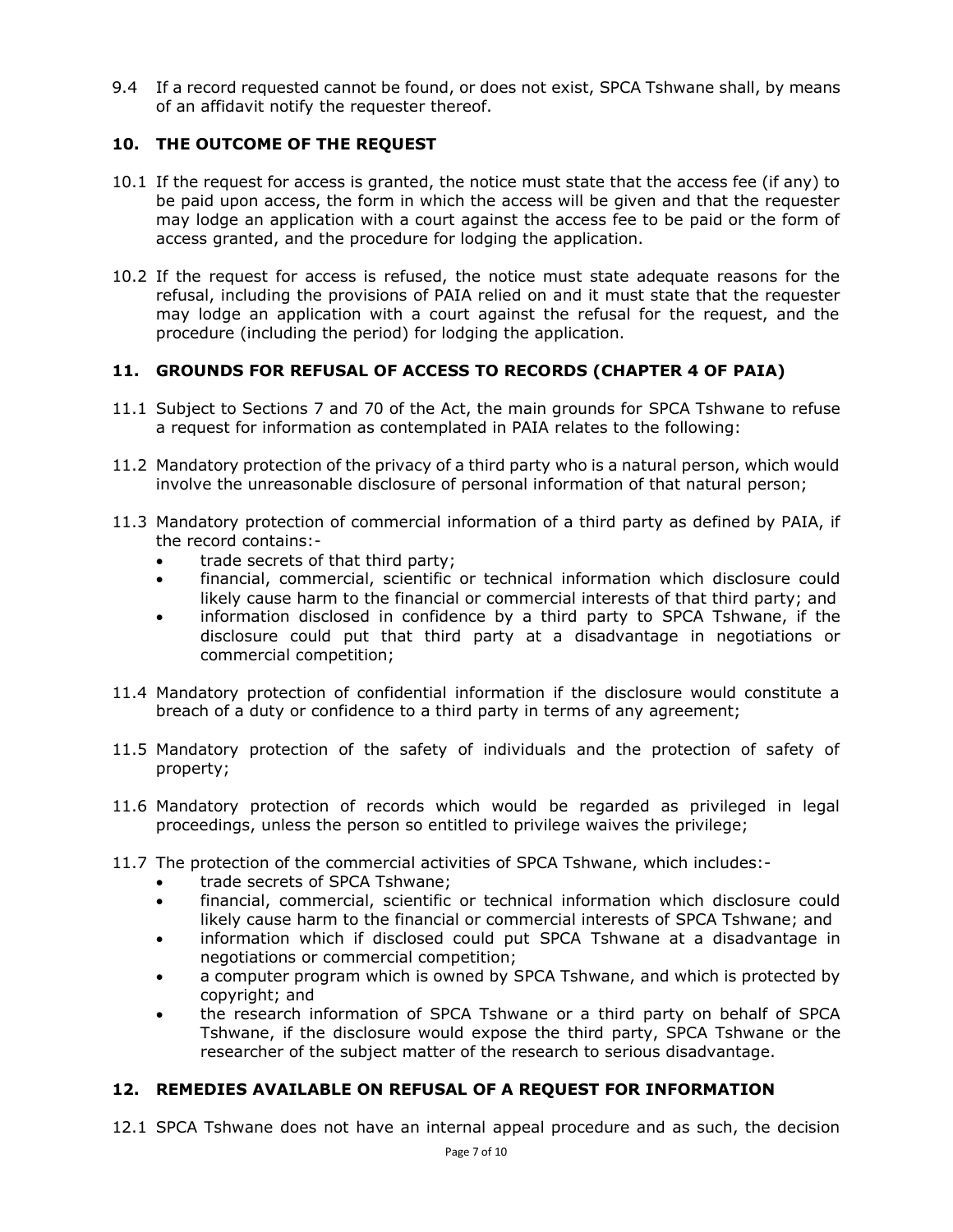made by the Information Officer is final.

12.2 If your request is denied, you are entitled to apply to a court with the appropriate jurisdiction for relief.

## **APPENDIX 1**

### **Prescribed Fees**

- 1. The "request fee" payable by a requester, other than a personal requester, referred to in section 54(1) of the Act, is R50
- 2. The "fees for reproduction" referred to in section 52(3) and "access fees" payable by a requester referred to in section 54(7), unless exempted under section 54(8) of the Act, are as follows:
	- (a) for every photocopy of an A4-size page or part thereof, R1,10c
	- (b) for every printed copy of an A4-size page or part thereof held on a computer or in electronic or machine-readable form, R0,75c
	- (c) for a copy in a computer-readable form on compact disc, R70
	- (d) (i) for a transcription of visual images, for an A4-size page or part thereof, R40 (ii) for a copy of visual images, R60
	- (e) (i) for transcription of an audio record, for an A4-size page or part thereof, R20 (ii) for a copy of an audio record, R30
	- (f) To search for the record for disclosure, R30 for each hour or part of an hour reasonably required for such search.
- 3. The actual postal fee is payable when a copy of a record must be posted to a requester Exemptions from paying "access fees"
- 4. Person or persons exempted from paying access fees:-
	- (i) A single person whose annual income does not exceed R14,712.00; or
	- (ii) Married persons or a person and his/her life partner whose annual income does not exceed R27,192.00

### **FORM C**

### **REQUEST FOR ACCESS TO RECORDS OF PRIVATE BODY**

(Section 53(1) of the Promotion of Access to Information Act, No 2 of 2000)

#### **A. Particulars of private body:**

### *To the Information Officer:*

#### **B. Particulars of Person requesting access to the record:**

*(a) The particulars of the person who requests access to the records must be recorded below.*

- *(b) Furnish an address and/or fax and/or email number in the Republic to which information must be sent.*
- *(c) Proof of the capacity in which the request is made, if applicable, must be attached.*

#### Full Name and Surname:

Identity Number: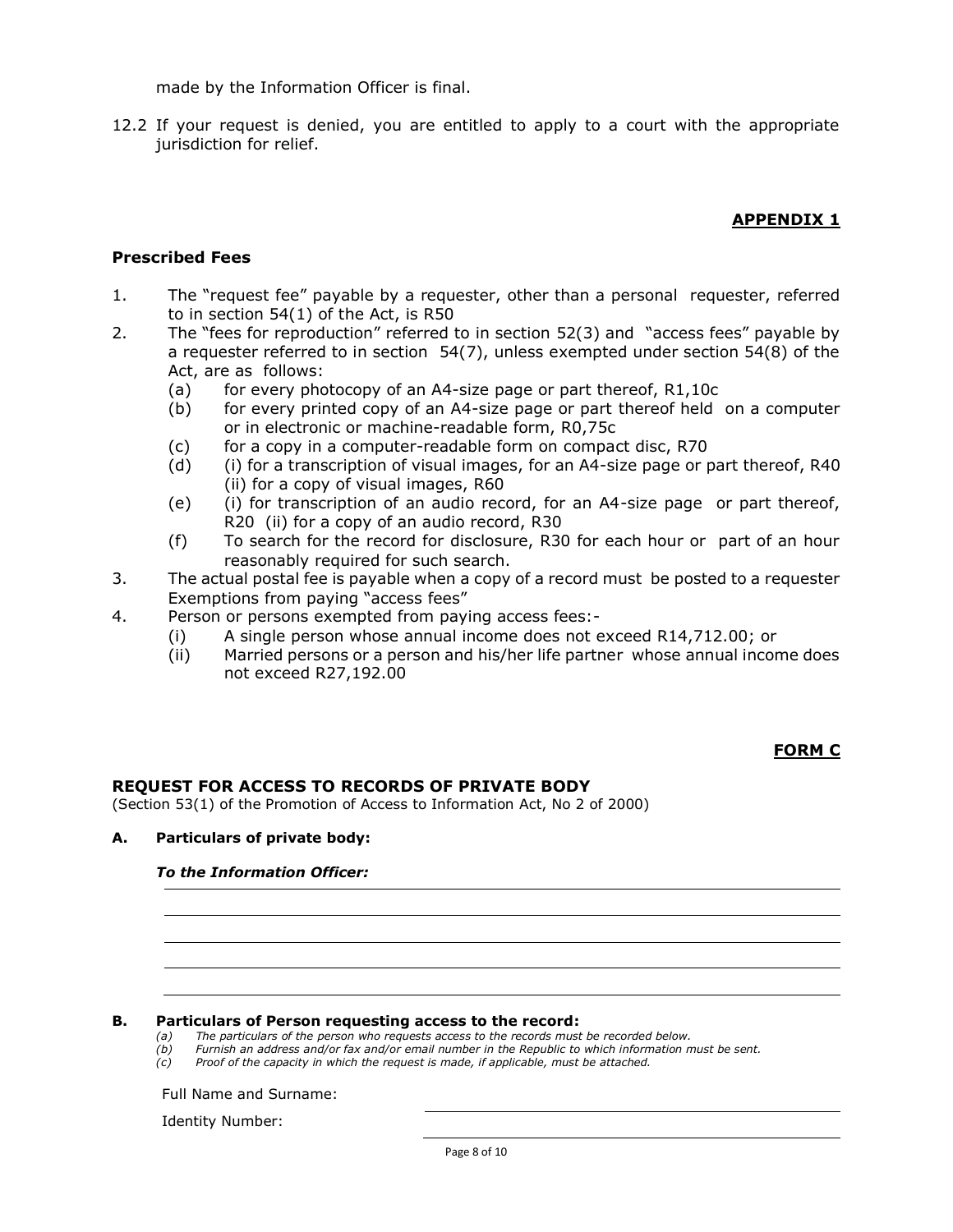|    | Postal Address:                                                                         |                                                                                                                                                                                                                                                                                   |
|----|-----------------------------------------------------------------------------------------|-----------------------------------------------------------------------------------------------------------------------------------------------------------------------------------------------------------------------------------------------------------------------------------|
|    | Telephone Number:                                                                       |                                                                                                                                                                                                                                                                                   |
|    | Fax Number:                                                                             |                                                                                                                                                                                                                                                                                   |
|    | E-mail address:                                                                         |                                                                                                                                                                                                                                                                                   |
|    | Capacity in which request is<br>made, when made on behalf of<br>another person:         |                                                                                                                                                                                                                                                                                   |
| C. | Full Name and Surname:                                                                  | Particulars of person on whose behalf request is made:<br>This section must be completed only if a request for information is made on behalf of another person                                                                                                                    |
|    | Identity Number:                                                                        |                                                                                                                                                                                                                                                                                   |
| D. | <b>Particulars of Record:</b><br>(a)<br>you, to enable the record to be located.<br>(b) | Provide full particulars of the record to which access is requested, including the reference number if that is known to<br>If the provided space is inadequate please continue on a separate folio and attach it to this form. The requester                                      |
|    | must sign all the additional folios                                                     |                                                                                                                                                                                                                                                                                   |
|    | 1.                                                                                      | Description of the Record or relevant part of the record:                                                                                                                                                                                                                         |
|    |                                                                                         |                                                                                                                                                                                                                                                                                   |
|    | 2.                                                                                      |                                                                                                                                                                                                                                                                                   |
|    | 3.                                                                                      | Any further particulars of the record:                                                                                                                                                                                                                                            |
|    |                                                                                         |                                                                                                                                                                                                                                                                                   |
| Е. | Fees:                                                                                   |                                                                                                                                                                                                                                                                                   |
|    | (a)                                                                                     | A request for access to a record, other than a record containing personal information about yourself, will be                                                                                                                                                                     |
|    | (b)<br>(c)                                                                              | processed only after a request fee has been paid.<br>You will be notified of the amount of the request fee.<br>The fee payable for access to a record depends on the form in which the access is required and the reasonable<br>time required to search for and prepare a record. |

*the record in the form of access provided for in 1 to 4 hereunder, state your disability and indicate in which form the record is required.)*

 $\_$  , and the set of the set of the set of the set of the set of the set of the set of the set of the set of the set of the set of the set of the set of the set of the set of the set of the set of the set of the set of th

*Disability*: *Form in which record is required:*

### *Mark the appropriate box with an "X"*

- *(a) Your indication as to the required form of access depends on the form in which the record is available.*
- *NOTES:*<br>(a)<br>(b) *(b) Access in the form requested may be refused in certain circumstances. In such a case you will be informed if access will be granted in another form.*
- *(c) The fee payable for access to the record, if any, will be determined partly by the form in which access is requested.*